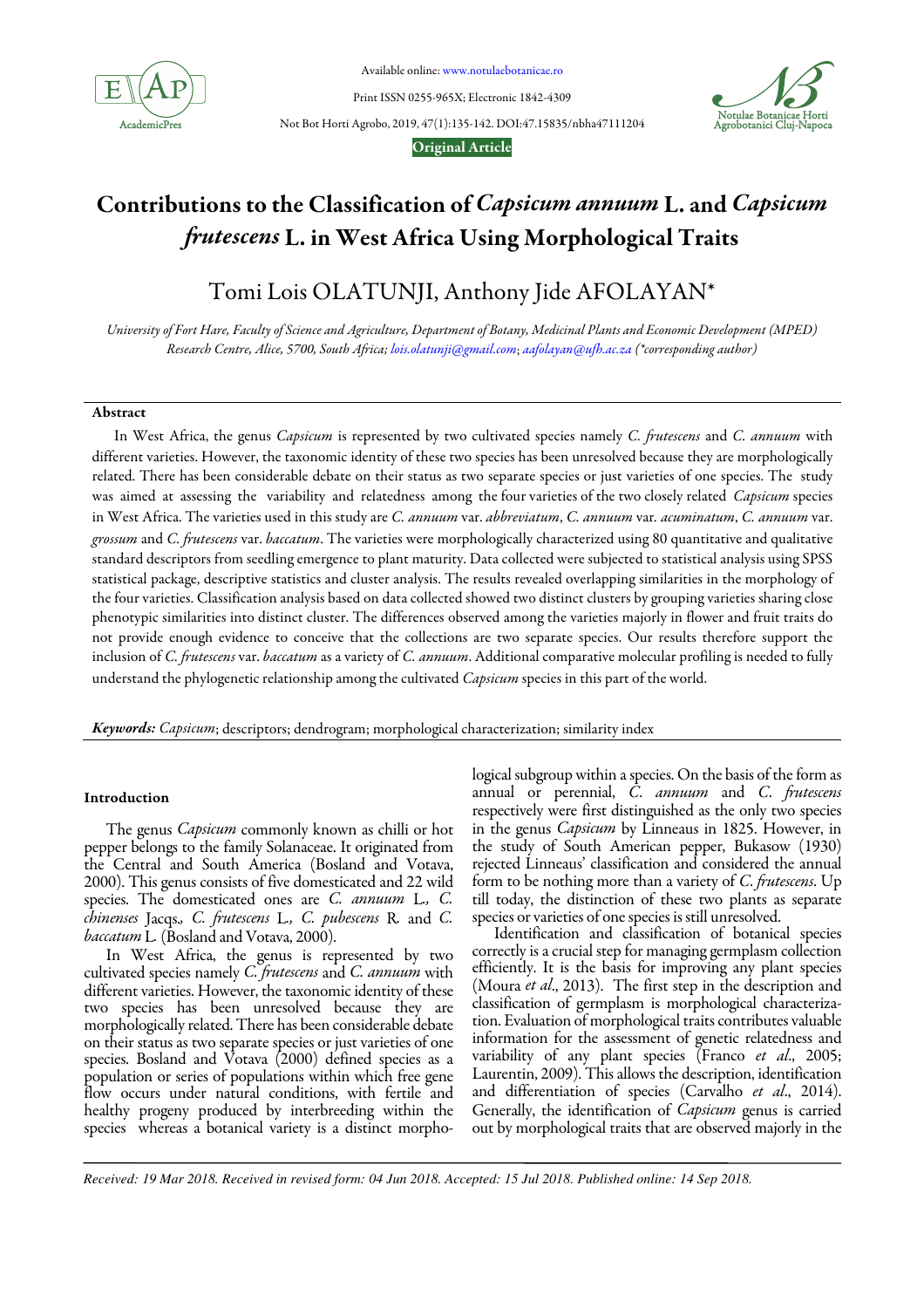136

flowers and fruits (Sudré et al., 2010). However, a combination of several diagnostic morphological traits is necessary to identify and differentiate the *Capsicum* species.

Cluster analysis has been used by several researchers to identify and distinguish accessions from each other and group accessions of plants based on their similarities (Sivaraj et al., 2012; Bibi et al., 2013; Tyagi et al., 2014; Dikshita and Sivarajb, 2015). On the basis of fruit form and size, four varieties of the cultivated species of Capsicum are recognized in West Africa. These are C. annuum var. abbreviatum, C. annuum var. acuminatum, C. annuum var. grossum and C. frutescens var. baccatum which are locally known as rodo, sombo, tatase and wewe respectively. The present study aimed to evaluate and characterize the commonly cultivated varieties of the *Capsicum* species using standard morphological descriptors and cluster analysis in order to assess their specific and varietal delineations.

## Materials and Methods

## Description of the study area

This study was carried out at the green house of University of Fort Hare, Alice, South Africa. University of Fort Hare lies between 32°47'1.23"S, 26°51'9.85"E.

## Collection of plant materials

Nigeria is a major producer and consumer of the cultivated varieties of Capsicum species in West Africa, therefore, mature fruits of the four varieties of C. annuum and C. frutescens were obtained from markets in major geographical zones in Nigeria. Seeds in the fruits were first removed, sun-dried and stored at room temperature of about 15-25 °C in paper bags and were later used for Planting. The voucher specimens of each variety was collected and deposited at the University of Ilorin's herbarium.

#### Growth of plant materials and experimental design

Planting was done in labelled plastic pots in the green house of the University of Fort Hare between September 2017 and February, 2018. The layout in the green house was a completely randomized design with 10 replications for each variety. The plastic pots were perforated to avoid water logging and to prevent fungal growth; they were filled with loamy soil and watered before sowing. Seeds of each variety were sown in their labelled plastic pots and covered with thinnest possible layer of soil. Watering was done based on climatic conditions with a fine watering can and weeding was done frequently as per the emergence of weeds.

#### Data collection

Data were collected from the four *Capsicum* varieties using 80 standard morphological traits as defined by the International Board for Plant Genetic Resources Descriptors for *Capsicum* (IPGRI, 1995). Genotype characteristics were recorded as quantitative or qualitative values as required. The methodology used to record qualitative values from seedling to harvest followed the descriptor for *Capsicum*.

#### Statistical analysis

Data were subjected to Analysis of Variance (ANOVA) using SPSS statistical package version 16.0. Mean comparison was carried out using Duncan's multiple range test at 5% probability level. A dendrogram was generated using the Pair-Group Correlation Analysis (PGCA) clustering method to determine the relationship among the varieties.

#### Results

## Variation in seedling/ vegetative qualitative traits

Morphological characterization of the four varieties of the cultivated Capsicum species revealed little variation in qualitative agronomic traits. Among the agronomic seedling traits (juvenile traits), all the Capsicum varieties examined had white hypocotyls with no pubescence. The cotyledon leaf colour ranged from green to dark green, the shape of which was lanceolate, ovate and deltoid. Stem colour was green for all varieties; all stem are angular in shape and pubescence was sparse (Table 1). Of the 19 qualitative vegetative traits examined, a major variation was observed in the nodal anthocyanin pigmentation. Nodal pigmentation was purple in *C. annuum* var. *abbreviatum*, *C. annuum* var. acuminatum, and C. annuum var. grossum while the node color was green in C. frutescens var. baccatum till maturity (Fig. 1).

#### Variation in quantitative vegetative traits

According to analysis of variance (Table 2), the varieties of the cultivated *Capsicum* species differed significantly (p*˂*0.05) for all the quantitative vegetative traits examined. The plant height at maturity ranged from 17.57- 59.9 cm. The highest plant height was recorded from C. frutescens var. baccatum while the lowest height at maturity was recorded in Capsicum annuum var. grossum. Highest total leaf length was recorded in C. frutescens var. baccatum with the least recorded in C. annuum var. grossum. However, C. annuum var. acuminatum and C. frutescens var. baccatum were found to be statistically the same. Furthermore, there was no statistical difference in C. annuum var. abbreviatum in comparism with C. annuum var. acuminatum and C. frutescens var. baccatum (Table 2). The widest leaf was obtained from C. annuum var. abbreviatum with C. frutescens var. baccatum recording the smallest leaf breadth. Highest stem girth was recorded in C. frutescens var. baccatum and the lowest was recorded in Capsicum annuum var. grossum (Table 2). With respect to the number of leaves, the highest number of leaves was recorded from C. frutescens var. baccatum with a mean value of 73.40. The least number of leaves was obtained from C. annuum var. grossum. The highest leaf area was found in C. annuum var. abbreviatum, followed by C. annuum var. acuminatum and C. frutescens var. baccatum, while the least was recorded in C. annuum var. grossum. However, C. annuum var. acuminatum and C. frutescens var. baccatum were found to be statistically the same (Table 2).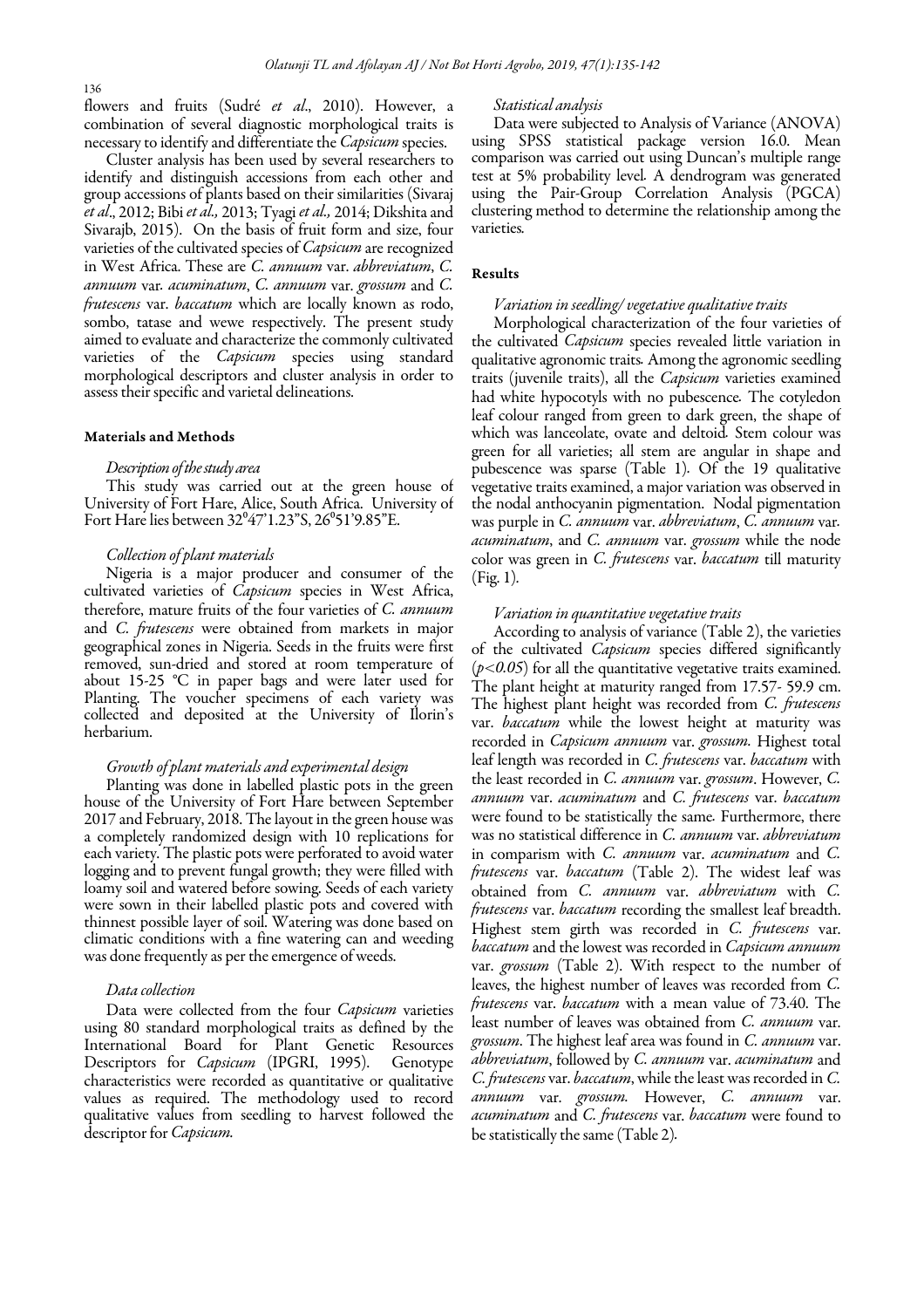| Table 1. Observed seedling and vegetative traits classified according to IPGRI, 1995 |  |  |  |  |
|--------------------------------------------------------------------------------------|--|--|--|--|
|                                                                                      |  |  |  |  |

|                      | C. annuum         | C. annuum         | C. annuum         | C. frutescens     |
|----------------------|-------------------|-------------------|-------------------|-------------------|
| Traits               | var. abbreviatum  | var. acuminatum   | var. grossum      | var. baccatum     |
| Hypocotyl color      | 1(White)          | 1(White)          | $1$ (White)       | $1$ (White)       |
| Hypocotyl pubescence | 3(Sparse)         | 3(Sparse)         | 3(Sparse)         | 3(Sparse)         |
| Cotyledon leaf color | 2(Green)          | 3(Dark green)     | 2(Green)          | 2(Green)          |
| Cotyledon leaf shape | 1(Deltoid)        | 3(Lanceolate)     | 7(Ovate)          | 3(Lanceolate)     |
| Stem color           | 1(Green)          | 1(Green)          | 1(Green)          | 1(Green)          |
| Nodal pigmentation   | 5(Purple)         | $5$ (Purple)      | $5$ (Purple)      | $5$ (Purple)      |
| Stem shape           | 2(Angled)         | 2(Angled)         | 2(Angled)         | 2(Angled)         |
| Stem pubescence      | 3(Sparse)         | 3(Sparse)         | 3(Sparse)         | 3(Sparse)         |
| Plant growth habit   | 7(Erect)          | 7(Erect)          | 7(Erect)          | 7(Erect)          |
| Branching habit      | 5(Intermediate)   | 5(Intermediate)   | 3(Sparse)         | 7(Dense)          |
| Leaf density         | 7(Dense)          | 7(Dense)          | 5(Intermediate)   | 7(Dense)          |
| Leaf color           | 2(Green)          | 2(Green)          | 2(Green)          | 2(Green)          |
| Leaf shape           | 1(Deltoid)        | 3(Lanceolate)     | $2$ (Ovate)       | 3(Lanceolate)     |
| Leaf margin          | 1(Entire)         | 1(Entire)         | 1(Entire)         | 1(Entire)         |
| Leafbase             | 7(Oblique)        | 7(Oblique)        | 7(Oblique)        | 7(Oblique)        |
| Leaf venation        | 2(Pinnate)        | 2(Pinnate)        | 2(Pinnate)        | 2(Pinnate)        |
| Leaf apices          | 2(Acuminate)      | 2(Acuminate)      | 2(Acuminate)      | 2(Acuminate)      |
| Leaf type            | 1(Simple)         | 1(Simple)         | 1(Simple)         | 1(Simple)         |
| Leaf arrangement     | 1(Alternate)      | 1(Alternate)      | 1(Alternate)      | 1(Alternate)      |
| Leaf pubescence      | 3(Sparse)         | 3(Sparse)         | 5(Intermediate)   | 3(Sparse)         |
| Leaf variegation     | 1(Not variegated) | 1(Not variegated) | 1(Not variegated) | 1(Not variegated) |
| Life cycle           | 1(Annual)         | 1(Annual)         | 1(Annual)         | 1(Annual)         |
| Plant habit          | 1(Shrub)          | 1(Shrub)          | 1(Shrub)          | 1(Shrub)          |



Fig. 1. Variation in nodal pigmentation in the four varieties of *Capsicum* species. Arrow points to nodal pigmentation (A) purple in C. annuum var. abbreviatum; (B) purple in C. annuum var. acuminatum; (C) purple in C. annuum var. grossum ; (D) green in C. frutescens var. baccatum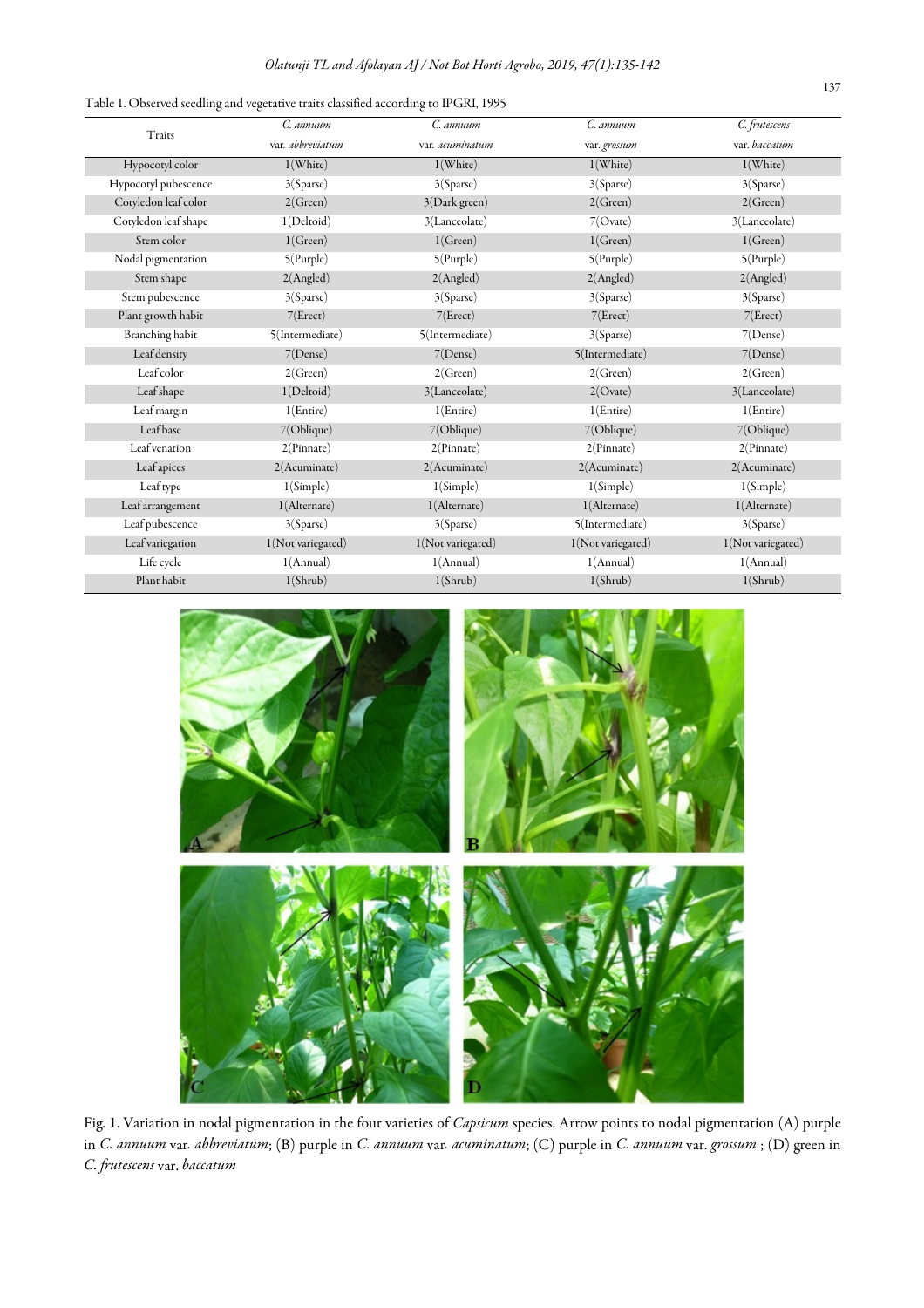|  |  |  |  | Table 2. Vegetative growth performance of the four varieties of Capsicum species. Data in mean ± standard error |  |
|--|--|--|--|-----------------------------------------------------------------------------------------------------------------|--|
|  |  |  |  |                                                                                                                 |  |

| Traits                            | C. annuum                     | C. annuum                     | C. annuum                     | C. frutescens                 |
|-----------------------------------|-------------------------------|-------------------------------|-------------------------------|-------------------------------|
|                                   | var. abbreviatum              | var. acuminatum               | var. grossum                  | var, baccatum                 |
| Plant height $(cm)$               | $23.70 \pm 2.28$ <sup>b</sup> | $43.50 \pm 3.45^{\circ}$      | $17.57 \pm 1.79^{\rm b}$      | $55.96 \pm 6.52$ <sup>a</sup> |
| Total leaf length (cm)            | $8.79 \pm 0.8$ <sup>ab</sup>  | $9.63 \pm 0.57$ <sup>a</sup>  | $7.09 \pm 0.63^b$             | $9.73 \pm 0.59^a$             |
| Leaf lamina length (cm)           | $6.73 \pm 0.62^{ab}$          | $7.22 \pm 0.45$ <sup>a</sup>  | $5.84 \pm 0.44^b$             | $7.02 \pm 0.40^{ab}$          |
| Leaf breadth (cm)                 | $3.74 \pm 0.37$ <sup>a</sup>  | $3.23 \pm 0.26$ <sup>ab</sup> | $2.37 \pm 0.26$ <sup>b</sup>  | $2.54 \pm 0.10^b$             |
| Stem girth (cm)                   | $2.09 \pm 0.17$ <sup>ab</sup> | $2.48 \pm 0.20^a$             | $1.77 \pm 0.09^{\rm b}$       | $2.26 \pm 0.23$ <sup>ab</sup> |
| Petiole length (cm)               | $2.05 \pm 0.26$ <sup>ab</sup> | $2.38 \pm 0.18$ <sup>a</sup>  | $1.59 \pm 0.20^b$             | $2.81 \pm 0.23$ <sup>a</sup>  |
| Number of leaf                    | $32.3 \pm 3.72$ <sup>bc</sup> | $45.0 \pm 3.51^{\rm b}$       | $20.40 \pm 2.70$ <sup>c</sup> | $73.40 \pm 7.63$ a            |
| Leaf area $\rm (cm^2)$            | $16.04 \pm 2.67$ <sup>a</sup> | $14.92 \pm 2.13^{ab}$         | $7.87 \pm 1.89^b$             | $10.65 \pm 1.11^{ab}$         |
| Leafindex(cm)                     | $1.29 \pm 0.02^{\rm b}$       | $1.33 \pm 0.02^{ab}$          | $1.27 \pm 0.03^{\rm b}$       | $1.39 \pm 0.03^a$             |
| Number of branches                | $3.60 \pm 0.72^{\rm b}$       | $4.90 \pm 0.78$ <sup>b</sup>  | $2.20 \pm 0.70^b$             | $14.10 \pm 1.85$ <sup>a</sup> |
| Days to seedling emergence (days) | $7.00 \pm 0.0^b$              | $7.00\pm0.0^{\mathrm{b}}$     | $7.00\pm0.0^{b}$              | $9.00 \pm 0.00^{\text{a}}$    |

Means in the same row with the same superscript are not significantly different at p˂0.05.

#### Table 3. Observed inflorescence traits classified according to IPGRI, 1995

|                           | $\omega$          |                   |                   |                   |
|---------------------------|-------------------|-------------------|-------------------|-------------------|
| Traits                    | C. annuum         | C. annuum         | C. annuum         | C. frutescens     |
|                           | var. abbreviatum  | var. acuminatum   | var. grossum      | ar. baccatum      |
| Pedicel position          | 3(Pendant)        | 3(Pendant)        | 3(Pendant)        | 3(Pendant)        |
| Corolla color             | 1(White)          | 1(White)          | 1(White)          | 1(White)          |
| Corolla shape             | 1(Rotate)         | 1(Rotate)         | 1(Rotate)         | 1(Rotate)         |
| Anther color              | $5$ (Purple)      | $5$ (Purple)      | $5$ (Purple)      | 6(Green)          |
| Filament color            | 1(White)          | $6$ (Purple)      | 1(White)          | 1(White)          |
| Stigma exertion           | 5(Same level)     | $7$ (Exerted)     | 5(Same level)     | 7(Exerted)        |
| Calyx pigmentation        | 1(Present)        | 1(Present)        | 1(Present)        | 1(Present)        |
| Calyx margin              | 3(Dentate)        | 3(Dentate)        | 3(Dentate)        | 3(Dentate)        |
| Calyx anular constriction | 1(Present)        | 1(Present)        | 1(Present)        | 1(Present)        |
| Inflorescence type        | $4$ (Cyme)        | $4$ (Cyme)        | $4$ (Cyme)        | $4$ (Cyme)        |
| Type of symmetry          | 2(Actinormorphic) | 2(Actinormorphic) | 2(Actinormorphic) | 2(Actinormorphic) |
| Flower position           | 3(Pendant)        | 3(Pendant)        | 3(Pendant)        | 7(Erect)          |

## Variation in qualitative inflorescence traits

Flower position was found to be the most useful diagnostic character that distinguished the two cultivated Capsicum species. Among the four varieties of the cultivated Capsicum species, the character erect flower position was present only in Capsicum frutescens var. baccatum while Capsicum annuum var. abbreviatum, Capsicum annuum var. acuminatum and Capsicum annuum var. grossum produced pendant flowers (Fig. 2). Other inflorescence characters varied considerably among the Capsicum varieties. Anther colour was predominantly purple as found in C. annuum var. abbreviatum, C. annuum var. acuminatum and C. annuum var. grossum, while the anther color in *C. frutescens* var. *baccatum* was green. Regarding the corolla colour, they all had white corolla the shape of which was rotate in all. Filament colour varied from white to purple, white being the predominant colour. The petals and sepals are five and six in number respectively in all the varieties. Flowers are borne singly on the node. Anular constriction in the calyx was present in all the pepper varieties with a dentate calyx margin (Table 3).

## Variations in quantitative inflorescence traits

Morphological characterization of the four varieties of the cultivated Capsicum species revealed considerable variation in quantitative inflorescence traits. The earliest number of days to 50% flowering was observed in C. annuum var. acuminatum (57 days), while the longest day to attain 50% flowering was recorded from C. annuum var. grossum (72 days) (Table 4). Number of flowers per plant significantly varied among the varieties  $(p<0.05)$ . The highest number of flowers per plant was recorded from C. annuum var. abbreviatum with a mean value of (37.80), followed by C. frutescens var. baccatum (23.20) and C. annuum var. acuminatum (19.60). The least number of flowers per plant was recorded in C. annuum var. grossum (14.70). However, there was no statistical difference among C. annuum var. acuminatum, C. annuum var. grossum and C. frutescens var. baccatum (Table 4). The longest anther length was recorded in C. annuum var. grossum, followed by C. annuum var. acuminatum and C. frutescens var. baccatum. The shortest anther length was recorded in C. annuum var. abbreviatum. The widest corolla was found in C. annuum var. grossum while the longest corolla was found in C. annuum var. acuminatum. Filament length varied significantly among the varieties  $(p<0.05)$ . C. annuum var. grossum had the highest filament length, followed by C. annuum var. acuminatum and C. annuum var. abbreviatum, while C. frutescens var. baccatum recorded the least filament length (Table 4).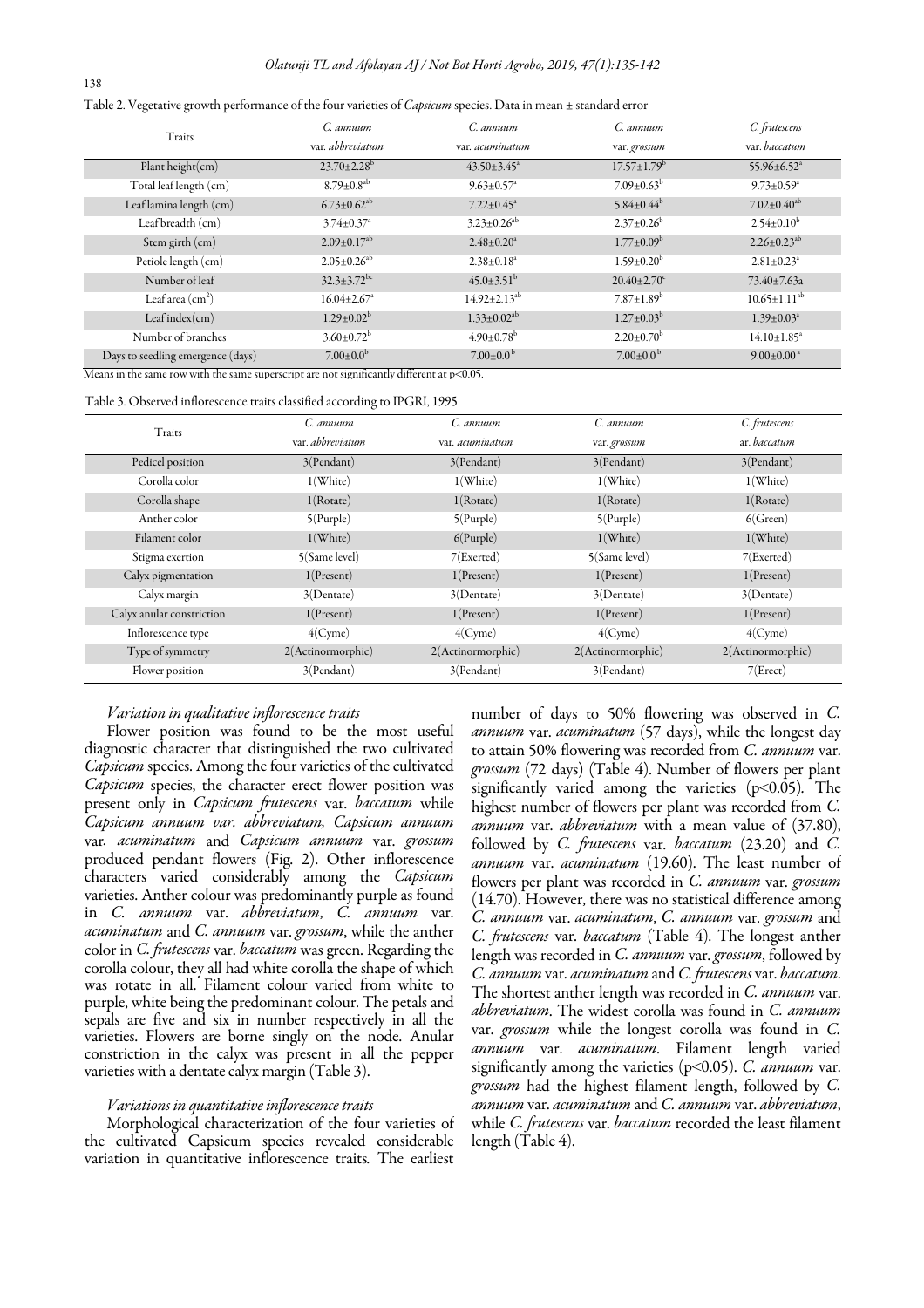Fig. 2. Flower positions on the four varieties of Capsicum species. (A) pendant on C. annuum var. abbreviatum (B) pendant on C. annuum var. acuminatum  $(C)$  pendant on C. annuum var. grossum  $(D)$  erect on C. frutescens var. baccatum

| Table 4. Inflorescence growth performance of the four varieties of <i>Capsicum</i> species. Data in mean ± standard error |  |  |
|---------------------------------------------------------------------------------------------------------------------------|--|--|

| $\cdot$                     |                               |                           |                              |                             |
|-----------------------------|-------------------------------|---------------------------|------------------------------|-----------------------------|
| Traits                      | C. annuum var. abbreviatum    | C. annuum var. acuminatum | C. annuum var. grossum       | C. frutescens var. baccatum |
| Number of flowers per plant | $37.70 \pm 3.28$ <sup>a</sup> | $19.60 \pm 2.09^{\circ}$  | $14.70 \pm 1.36^{\circ}$     | $23.20 \pm 2.44^b$          |
| Anther length $(cm)$        | $0.23 \pm 0.02$ <sup>c</sup>  | $0.30 \pm 0.00^{ab}$      | $0.32 \pm 0.01$ <sup>a</sup> | $0.27 \pm 0.01^{\rm bc}$    |
| Filament length $(cm)$      | $0.22 \pm 0.01^{\rm b}$       | $0.26 \pm 0.02^{ab}$      | $0.31 + 0.02^a$              | $0.21 \pm 0.01^{\rm b}$     |
| Corolla width(cm)           | $0.38 \pm 0.03^{\rm b}$       | $0.41 \pm 0.03^b$         | $0.57 \pm 0.03^{\circ}$      | $0.33 \pm 0.02^{\rm b}$     |
| Corolla length(cm)          | $0.85 \pm 0.05^{ab}$          | $0.96 \pm 0.03^{\circ}$   | $0.91 \pm 0.05^{ab}$         | $0.80 \pm 0.3^{\rm b}$      |
| Days to 50% flowering(days) | $67.00 \pm 0.0$               | $57.00 \pm 0.0$           | $72.00 \pm 0.0$              | $64.00 \pm 0.0$             |

Means in the same row with different superscript are significantly different at p˂0.05.

#### Variation in qualitative fruits and seeds traits

 proposed in the lists of descriptors of IPGRI. The four Variations were observed on fruit related traits such as shape, size and the position of fruit on the plant. Fruit shape was determined based on comparison with the shape characteristic fruit shape recorded were campanulate in C. annuum var. abbreviatum, blocky type in C. annuum var. acuminatum, triangular in C. annuum var. grossum and the elongate fruit shape in C. frutescens var. baccatum (Fig.3). All the cultivated *Capsicum* varieties produced shiny fruits. The fruit position was pendant in Capsicum annuum var. abbreviatum, Capsicum annuum var. acuminatum and in Capsicum annuum var. grossum while Capsicum frutescens var. *baccatum* produced erect fruits on the plant (Fig.4). Fruit colour at intermediate maturation stage varied from light yellow to green, whereas at the mature stage, all the fruits turned red. Fruit shape at pedicel attachment varied from lobate to cordate and truncate and mature fruits on the pedicel were found to be persistent in all the *Capsicum* varieties studied (Table 5). Fruit outline was found to be slightly corrugated to corrugated and neck at the base of the fruit was either present or absent. The seeds of the *Capsicum* varieties were similar in shape and structure; they are all ellipsoid and oval in longitudinal section. The seed colour ranged from cream to light yellow and all had a wrinkled seed surface with intermediate seed size.

## Variation in quantitative fruit and seed characters

Differences in mean performance of quantitative fruit and seed traits in the four varieties of cultivated Capsicum species are presented in Table 6. The shortest number of days to first fruiting was recorded in *Capsicum annuum* var. grossum while the longest days to first fruiting was recorded in Capsicum annuum var. abbreviatum. Analysis of variance indicated significant difference (p˂0.05) among the varieties on number of fruits per plant. C. annuum var. abbreviatum produced the highest number of fruits per plant while the least number of fruits per plant was recorded in C. annuum var. grossum (Table 6). With respect to the number of days to first fruit ripening, C. annuum var. acuminatum took the least number of days to ripen (96 days), followed by C. annuum var. abbreviatum and C. annuum var. grossum (98 days) and C. frutescens var. baccatum maturing latest (109 days). The highest number of seeds per fruit was recorded from C. annuum var. grossum while the least number of seeds was recorded from C. annuum var. abbreviatum. The maximum weight per 1000 seeds (7.09 g) was recorded from C. annuum var. acuminatum followed by C. annuum var. grossum (6.03g) and C. annuum var. abbreviatum  $(6.01 \text{ g})$ . The least seed weight was registered from C. frutescens var. baccatum (4.10 g).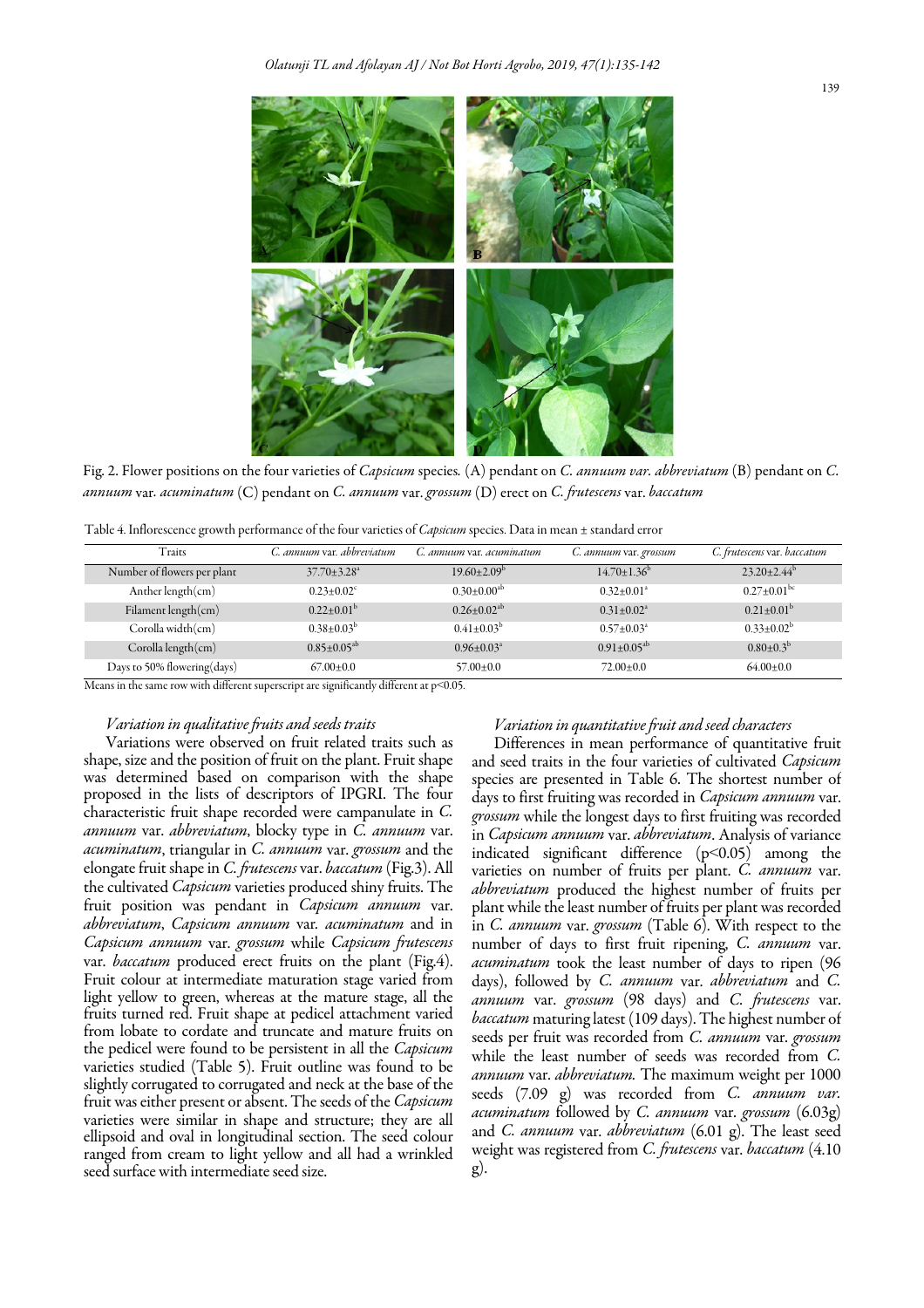

C. annuum var. grossum C. frutescens var. baccatum Fig. 3. Variation in size and shape of mature fruits of the Capsicum varieties



Fig. 4. Variation in fruit positions of the varieties of the cultivated Capsicum species. (A) Pendant in C. annuum var. abbreviatum (B) Pendant in C. annuum var. acuminatum (C) Pendant in C. annuum var. grossum (D) Erect in C. frutescens var. baccatum

Table 5. Observed fruit and seed traits classified according to IPGRI, 1995

| Traits                                      | C. annuum var. abbreviatum | C. annuum var. acuminatum | C. annuum var. grossum | C. frutescens var. baccatum |
|---------------------------------------------|----------------------------|---------------------------|------------------------|-----------------------------|
| Fruit color at immature stage               | 2(Green)                   | 2(Green)                  | 2(Green)               | 2(Green)                    |
| Fruit color at intermediate stage           | 3(Yellow)                  | 2(Green)                  | 2(Green)               | 2(Green)                    |
| Fruit color at mature stage                 | 4(Red)                     | 4(Red)                    | 5(Dark red)            | 5(Dark red)                 |
| Anthocyanin stripe                          | 0(Absent)                  | 0(Absent)                 | 0(Absent)              | 0(Absent)                   |
| Fruit set                                   | 7(High)                    | 5(Intermediate)           | 3(Low)                 | 7(High)                     |
| Fruit shape                                 | 4(Campanulate)             | 5(Blocky)                 | 3(Triangular)          | 1(Elongate)                 |
| Fruit shape at pedicel attachment           | 5( Lobate)                 | $4$ (Cordate)             | $4$ (Cordate)          | 3(Truncate)                 |
| Neck at base of fruit                       | 0(Absent)                  | 1(Present)                | 1(Present)             | 1(Present)                  |
| Fruit shape at blossom end                  | 3(Sunken)                  | 1(Pointed)                | 3(Sunken)              | 1(Pointed)                  |
| Fruit blossom end appendage                 | 0(Absent)                  | 0(Absent)                 | 0(Absent)              | 0(Absent)                   |
| Fruit cross-sectional corrugation           | 7(Corrugated)              | 3(Slightly corrugated)    | 7(Corrugated)          | 3(Slightly corrugated)      |
| Fruit surface                               | 3(Wrinkled)                | 1(Smooth)                 | 1(Smooth)              | 2(Semi-wrinkled)            |
| Pedicel with fruit                          | 7(Persistence)             | 7(Persistence)            | 7(Persistence)         | 7(Persistence)              |
| Pedicel with stem                           | 7(Persistence)             | 7(Persistence)            | 7(Persistence)         | 7(Persistence)              |
| Seed color                                  | 4(Cream)                   | $4(Light -yellow)$        | 4(Cream)               | 4(Yellow)                   |
| Seed surface                                | 3(Wrinkled)                | 3(Wrinkled)               | 3(Wrinkled)            | 3(Wrinkled)                 |
| Seed size                                   | 5(Intermediate)            | 5(Intermediate)           | 5(Intermediate)        | 5(Intermediate)             |
| Persistence of matured fruit on the pedicel | 7(Persistence)             | 7(Persistence)            | 7(Persistence)         | 7(Persistence)              |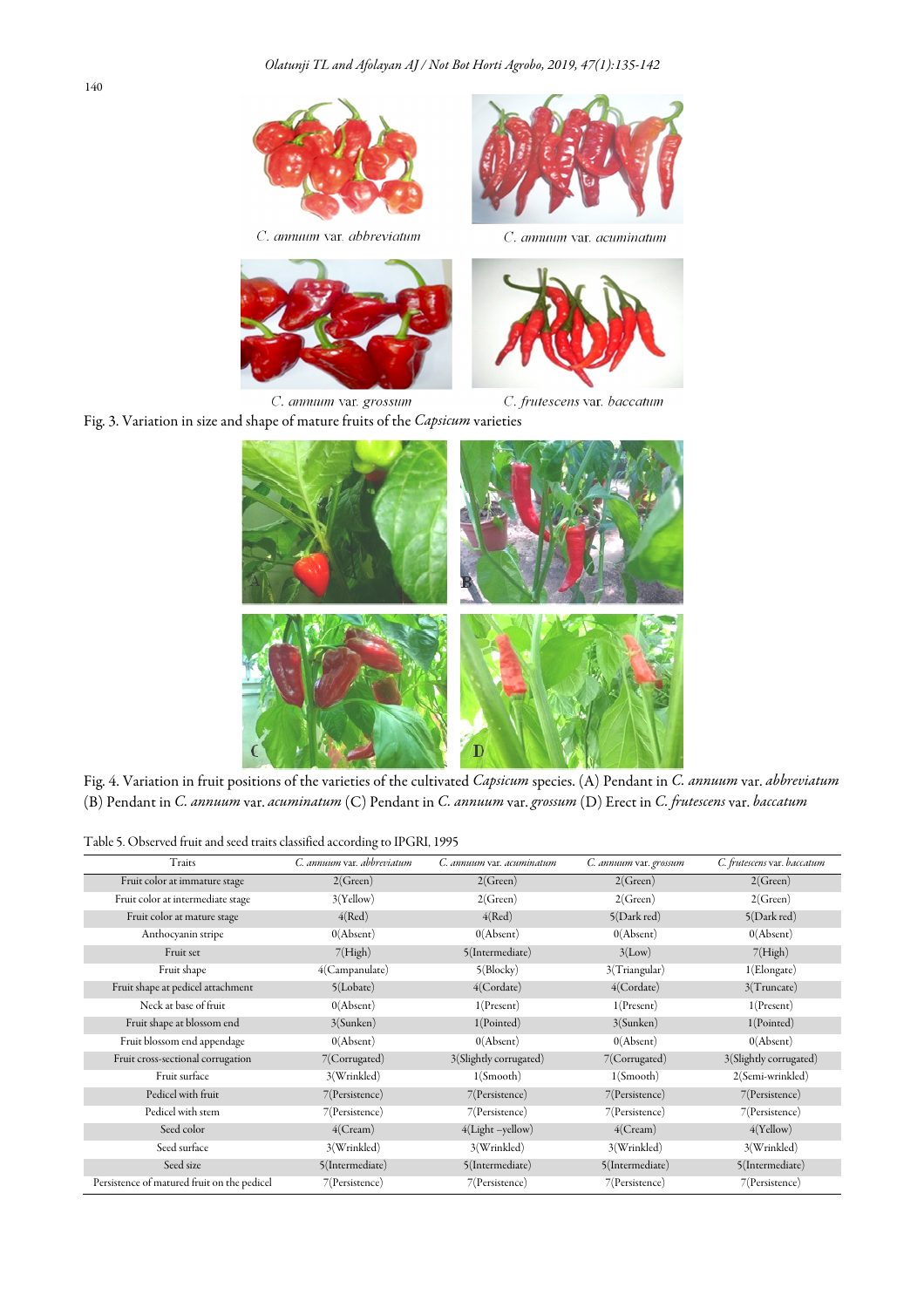| Traits                                         | C. annuum var. abbreviatum                                      | C. annuum var. acuminatum         | C. annuum var. grossum          | C. frutescens var. baccatum   |
|------------------------------------------------|-----------------------------------------------------------------|-----------------------------------|---------------------------------|-------------------------------|
| Number of fruits per plant                     | $28.30 \pm 3.28$ <sup>a</sup>                                   | $12.50\pm0.58^{bc}$               | $7.80 \pm 0.96$                 | $15.20 \pm 2.19^{\rm b}$      |
| Fruit length (cm)                              | $3.90\pm0.18$ <sup>c</sup>                                      | $7.83 \pm 0.51$ <sup>a</sup>      | $7.73 \pm 0.55$ <sup>a</sup>    | 5.81 $\pm$ 0.49 <sup>b</sup>  |
| Fruit diameter (cm)                            | $2.09\pm0.08^{\mathrm{b}}$                                      | $1.15 \pm 0.05$ <sup>c</sup>      | $2.88 \pm 0.21$ <sup>a</sup>    | $0.67 \pm 0.05$ <sup>d</sup>  |
| Length of pedicel (cm)                         | $2.22 \pm 0.21$ <sup>c</sup>                                    | $3.70 \pm 0.09^{\circ}$           | $3.48 \pm 0.38$ <sup>ab</sup>   | $2.68 \pm 0.12$ <sup>bc</sup> |
| Fruit pericarp thickness (cm)                  | $0.24 \pm 0.02$ <sup>bc</sup>                                   | $0.63 \pm 0.05^{\circ}$           | $0.28 \pm 0.03^b$               | $0.15 \pm 0.01$ <sup>c</sup>  |
| Weight of fruit $(g)$                          | 5.14 $\pm$ 0.42 <sup>bc</sup>                                   | $8.75 \pm 0.85^{\rm b}$           | $20.97 \pm 2.69^{\circ}$        | $1.83 \pm 0.25$ <sup>c</sup>  |
| Number of seeds per fruit                      | $18.70 \pm 2.54^{\mathrm{b}}$                                   | $103.63 \pm 13.2^{\circ}$         | $118.50 \pm 14.91$ <sup>a</sup> | $24.10 \pm 2.20^{\rm b}$      |
| Seed diameter (cm)<br>$\overline{\phantom{a}}$ | $0.26 \pm 0.03^{\circ}$<br>$\cdots$<br>$\overline{\phantom{a}}$ | $0.26 \pm 0.03$ <sup>a</sup><br>. | $0.27 \pm 0.01^a$               | $0.23 \pm 0.03^a$             |

Table 6. Fruit and seed growth performance of the four varieties of Capsicum species; data in mean ± standard error

Means in the same row with different superscript are not significantly different at p˂0.05.

## Cluster analysis

The dendogram separated the four *Capsicum* varieties studied into two distinct clusters by grouping varieties sharing close phenotypic similarities into distinct cluster. Consequently, C. frutescens var. baccatum and C. annuum var. *abbreviatum* were classified into the first cluster at 89% in the similarity matrix, while C. annuum var. grossum and C. annuum var. acuminatum were classified in the second cluster at 83% in the similarity matrix, indicating their close genetic affinities and phenotypic relationship (Fig. 5).

#### Discussion

Several researchers have stressed the importance of morphological characterization as a basic step towards the resolution of taxonomic conflicts in many plant species (Gerrano et al., 2017; Ranjit et al., 2013; Laurentin, 2009). According to Adebola and Morakinyo (2006), it is essential to use morphological descriptors first before the use of advanced biochemical and molecular techniques in resolving taxonomic problems because morphological characterization allows thorough investigation and provides basic information on existing genetic variability in the plant.



Fig. 5. Dendogram constructed from quantitative morphological data using PGCA clustering method

The detailed morphological characterization of the four varieties of the cultivated *Capsicum* species in this study revealed that they are relatively uniform in gross morphology but considerable variations still exist. The four species showed overlapping similarities in qualitative and quantitative traits. In general, Capsicum annum and Capsicum frutescens could be distinguished by four diagnostic qualitative traits: nodal pigmentation, anther color, flower position and fruit position. All the three varieties of *Capsicum annuum* had purple nodal color and white anthers. Flowers and fruits were in pendant position on the plant in the three varieties of Capsicum annuum. C. frutescens var. baccatum had white nodal color, purple anthers and flowers and fruit stood erect on the plant. Similar findings was reported by Baral and Bosland, (2004) where pendant flower and fruit position separated accessions of C. frutescens from C. chinense in their study. The variations observed in nodal pigmentation, anther color, flower and fruit position are inherent as all the varieties examined were grown and characterized in the same controlled environment. Thus, these four qualitative traits may be of taxonomic importance and may be used to delimit these varieties.

The high overlapping similarities in most of the morphological traits examined is a reflection of their phylogenetic relationship. However, the significant differences in most quantitative characters among the four varieties of the cultivated Capsicum species suggest that there is a store of genetic variability in these species. Such variability could be harnessed for informed breeding and improvement programmes in these species (Saleh et al., 2016; Ince et al., 2009; Sudré et al., 2006; Guzmán et al., 2005).

The information gathered from cluster analysis are useful to identify genetic variability among plants. Clustering of genotypes signifies close genetic affinity between/among species and can be used in resolving taxonomic complexities (Maity et al., 2009). The result from the cluster analysis indicated that there was considerable variability among the varieties of the cultivated Capsicum species which allowed them to be separated into distinct group. The cluster analysis from all the morphological traits examined did not separate Capsicum frutescens into a distinct cluster. Thus, the result does not support the distinction of Capsicum frutescens as a separate species. Based on the distance between species of different clusters, contrasting parents may be identified and used in hybridization programme for generating wider variability for selection and crop improvement.